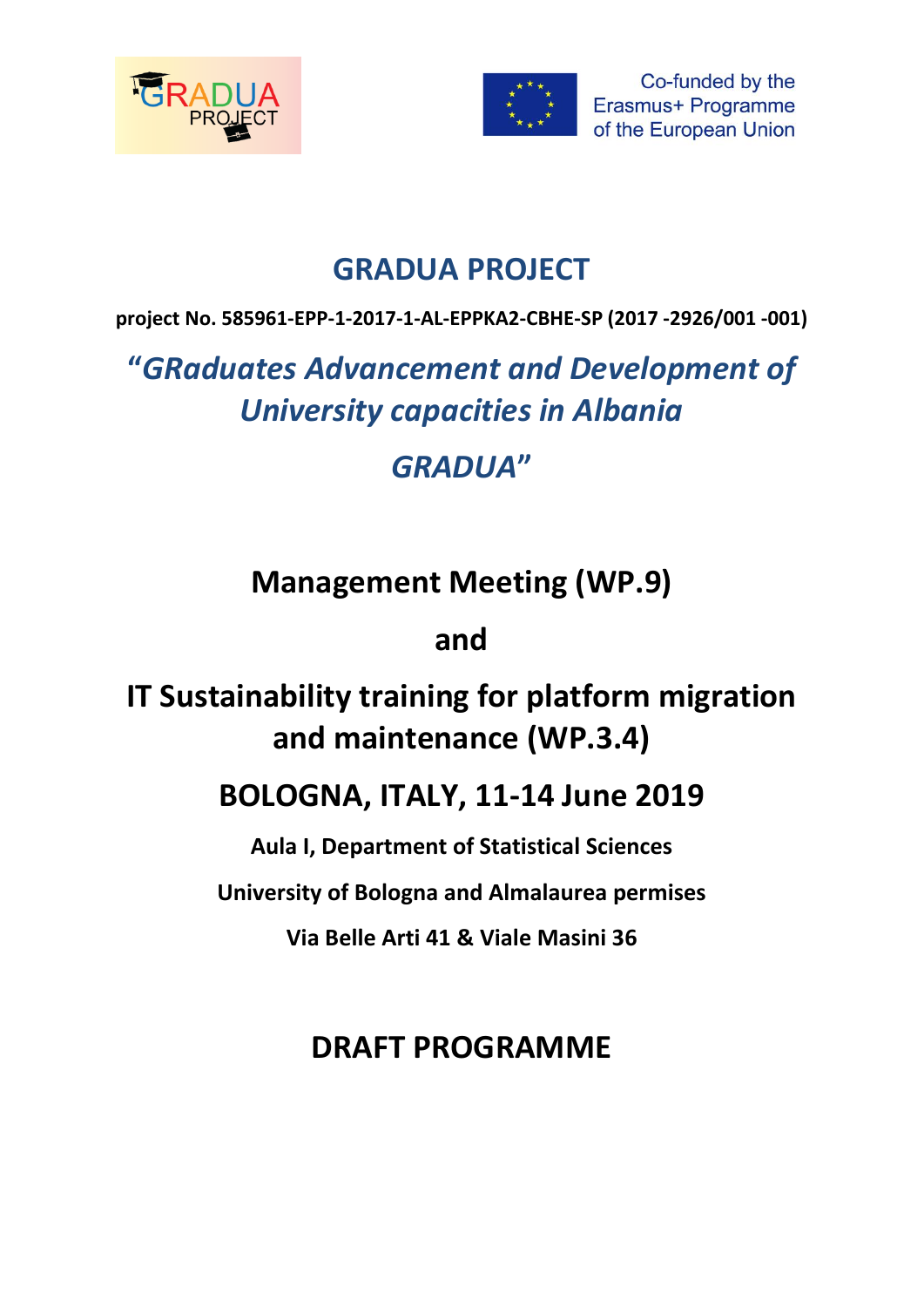



## **Project Consortium**

| <b>Agriculture University of Tirana</b>               | <b>AUT-UBT</b>    |
|-------------------------------------------------------|-------------------|
| <b>University of Tirana</b>                           | UT                |
| <b>University of Arts, Tirana</b>                     | <b>UART</b>       |
| <b>Polytechnic University of Tirana</b>               | <b>PUT</b>        |
| <b>University of Medicine Tirana</b>                  | <b>UMT</b>        |
| <b>European University of Tirana</b>                  | <b>UET</b>        |
| <b>POLIS University</b>                               | <b>U-POLIS</b>    |
| <b>Catholic University "Our Lady of Good Counsel"</b> | <b>UniKZKM</b>    |
| <b>Albanian University</b>                            | AU                |
| Alma Mater Studiorum Università di Bologna            | <b>UNIBO</b>      |
| <b>University of Siena</b>                            | <b>UNISI</b>      |
| Universitad de Barcelona                              | UB                |
| <b>ISCTE - Istituto Universitariò de Lisboa</b>       | <b>ISCTE-IUL</b>  |
| <b>Chambers of Commerce and Industry, Tirana</b>      | <b>CCIT</b>       |
| Consorzio Inter-Universitario AlmaLaurea              | <b>ALMALAUREA</b> |
| <b>Ministry of Education, Sport and Youth</b>         | <b>MESY</b>       |

**Associate Partner: United Nations Development Programme, Tirana, Albania**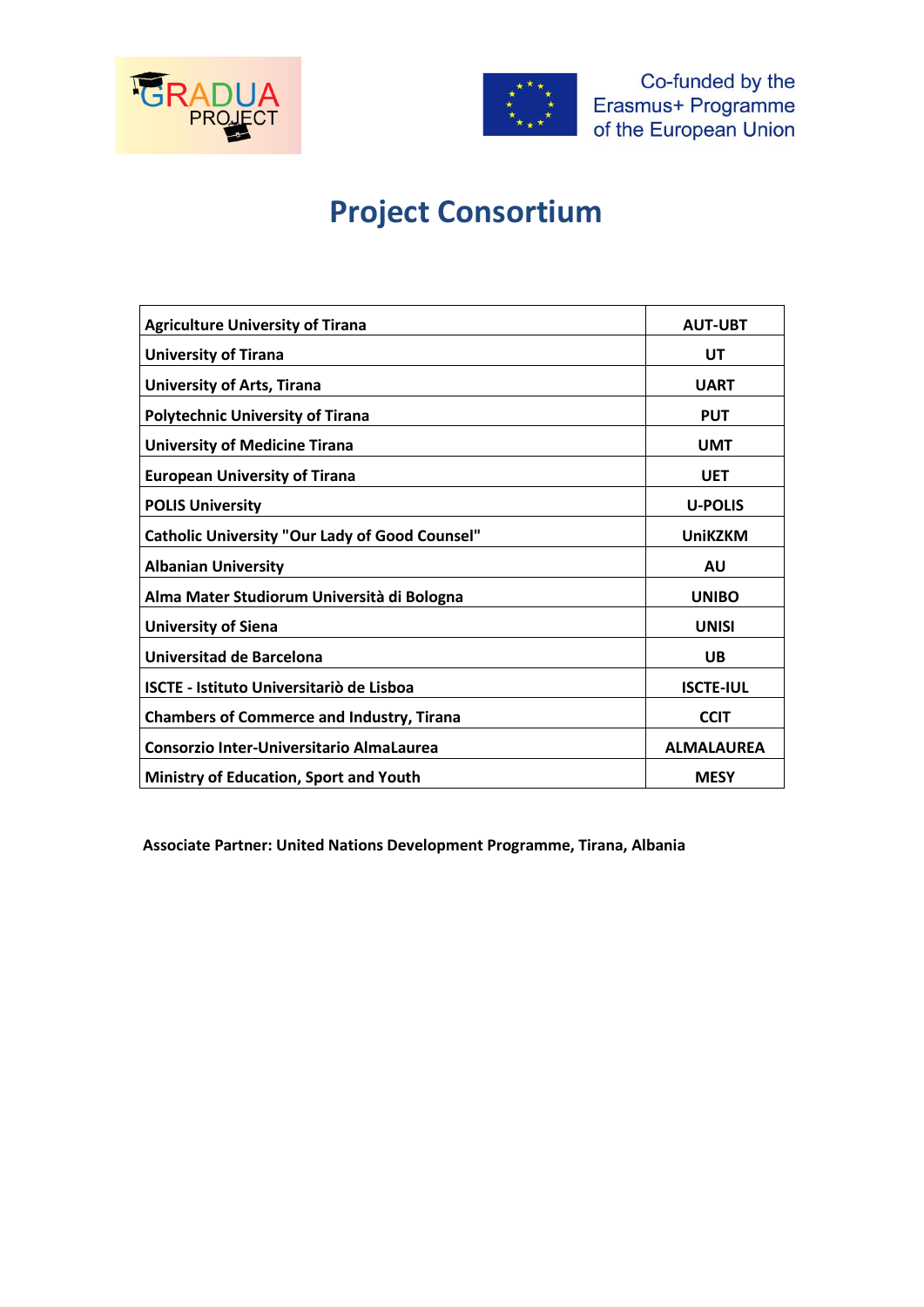



### **Meeting Content and Participants**

The GRADUA Project meeting opens with the **PLENARY SESSION**, an institutional moment aimed at welcome the participants. Then, the meeting is organized in parallel sessions:

## **a. IT SUSTAINABILITY TRAINING FOR PLATFORM MIGRATION AND MAINTENANCE (WP.3.3):**

The IT staff of the 9 beneficiaries universities of Agriculture University of Tirana, University of Tirana, University of Arts, Tirana, Polytechnic University of Tirana, University of Medicine Tirana, European University of Tirana, POLIS University, Catholic University "Our Lady of Good Counsel" plus Albanian Ministry of Education, Sport and Youth will receive an intensive training on how to manage the platform locally. The training is a follow up of d.3.2. Tirana Training held in November 2018. Main outcome of the intensive training is the transfer of capacity building to local staff and the placing of the platform (temporarily hosted by Almalaurea Interuniversity Consortium).

*The scope of the training is to transfer to the local staff of Albanian partners advanced tools to run the GRADUA Platform locally.* 

**B. MEETING OF COORDINATORS (MANAGEMENT MEETING):** The meeting is addressed to **local coordinator** and **GRADUA team other than those involved in the IT sustainability training (researchers, administrative staff and dissemination team)**. The parallel sessions are intended to cover all technical aspects related to the Project, to assess the project state of art according to WPs and deliverables, including the financial issues.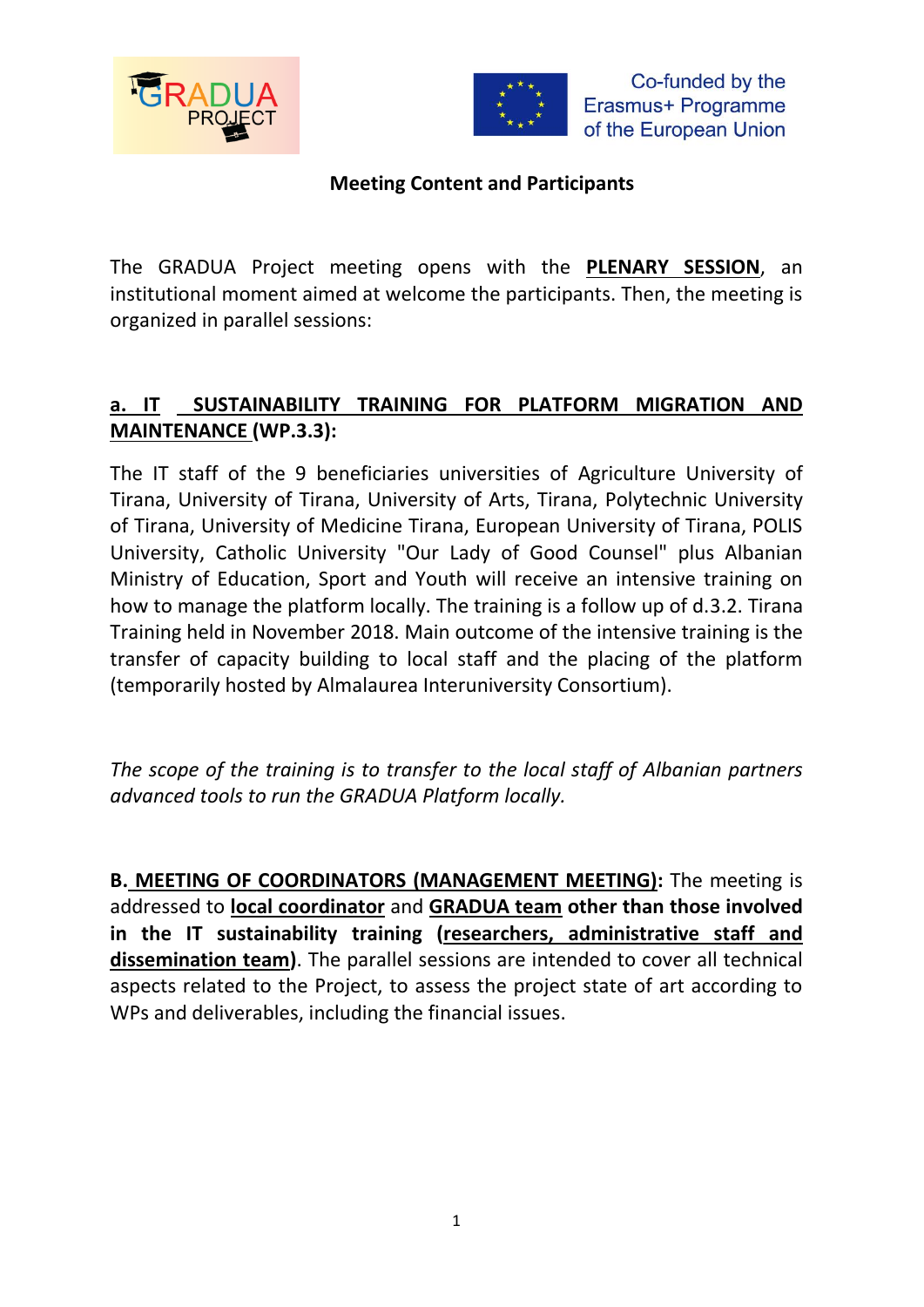



## **Meeting Day 1: Tuesday, June 11, 2019**

### *Plenary Session*

- **9:30 - 10:00 Registration of participants**
- **10:00 - 10:30 Welcome address:** 
	- ➢ *Alma Mater Università degli Studi di Bologna – Department of Statistical Sciences*
	- ➢ *AlmaLaurea Inter-University Consortium*
	- ➢ *Albanian Ministry of Education, Sport and Youth*

**10:30 – 12:30 State of Art of The Project**

*Agriculture University of Tirana - coordinator of the Project*

- ➢ Analysis of the expenditure reported in Interim report to EACEA
- ➢ Financial Management of the Project: state of Art and requirements:
	- documentation
	- eventual needs for budget adjustment
- $\triangleright$  Results achieved and difficulties encountered during the first half of the eligibility period
- ➢ Dissemination of the Gradua platform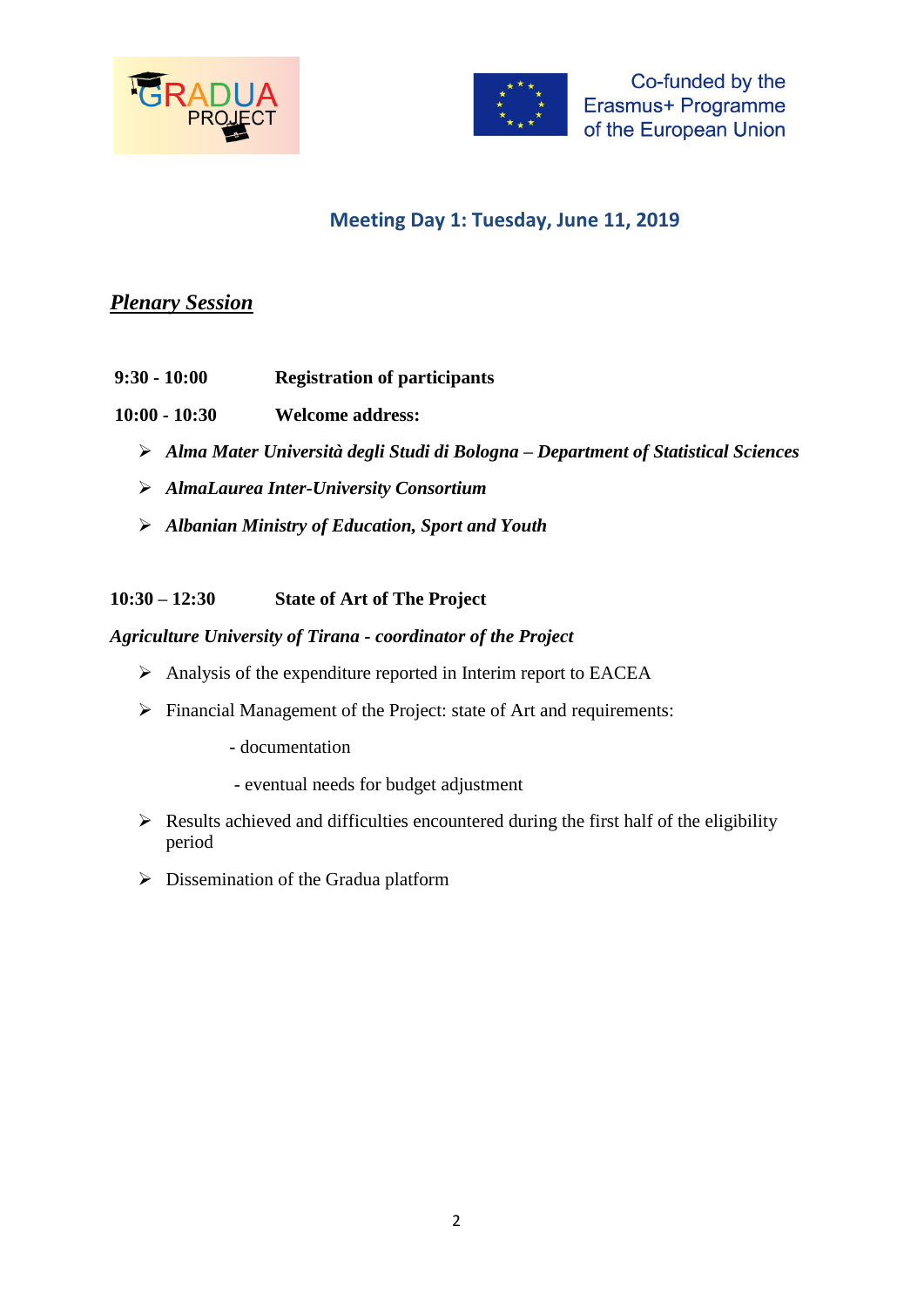



### **PARALLEL SESSION**

| <b>Day1.Training session</b>                   |
|------------------------------------------------|
| <b>Almalaurea</b>                              |
| <b>Viale Masini 36, meeting room 1st floor</b> |

### *Day 1. Management session* **Department of Statistical Sciences** *Viale Masini 36, meeting room 1st floor Via Belle Arti 41, Aula 1*

| 14.00-17.00 Gradua Project management                                                                                   |                                                             |  |
|-------------------------------------------------------------------------------------------------------------------------|-------------------------------------------------------------|--|
| <b>Trainers:</b>                                                                                                        |                                                             |  |
| Alberto Leone, AL IT Chief Officer;                                                                                     | DB User guides and Tutorial                                 |  |
| Luca Santandrea, AL IT expert<br>Loris Cancellieri, AL IT expert                                                        | (presentation of manuals for students, companies and staff) |  |
|                                                                                                                         |                                                             |  |
| Thinking at Sustainability Plan<br><b>Meeting Contents:</b>                                                             |                                                             |  |
| <b>Scheduling system Migration</b><br><b>Geographical and Educational decoding tables</b>                               |                                                             |  |
| Geographical decoding tables                                                                                            |                                                             |  |
| The consortium will draft the Business Sustainability plan<br>Overview<br>1.                                            |                                                             |  |
| for allowing the future Sustainability of the Platform in<br>How to add province/district/place<br>2.                   |                                                             |  |
| Albania.<br>How to edit province/district/place descriptions<br>3.                                                      |                                                             |  |
| How to add provinces of a country into the system<br>4.                                                                 |                                                             |  |
| The following issues will be discussed:<br><b>Educational decoding tables</b>                                           |                                                             |  |
| Overview<br>1.                                                                                                          | Centralization and Migration of the system                  |  |
| Project management: distribution of tasks<br>$\bullet$<br>How to add new course<br>2.<br>according to Consortium Member |                                                             |  |
| How to add new institute<br>3.<br>Simulation of Sustainability Budget of Gradua<br>$\bullet$                            |                                                             |  |
| Consortium.<br>a. What happens if we insert an institute                                                                |                                                             |  |
| with the enabled flag set to false?                                                                                     |                                                             |  |
| 16.00 Open discussion and end of the day<br>How to delete old courses<br>4.                                             |                                                             |  |
| How to renew course (new version of a course)<br>5.                                                                     |                                                             |  |
| How to edit institute/ course descriptions<br>6.                                                                        |                                                             |  |
| How to reorganize institute/course taxonomy<br>7.                                                                       |                                                             |  |
| a. Case of deletion of faculty                                                                                          |                                                             |  |
| Case of change of affection from an<br>b.                                                                               |                                                             |  |
| institute to another (existing or new)                                                                                  |                                                             |  |
| How to add new university (or enable existing<br>8.                                                                     |                                                             |  |
| disabled one)                                                                                                           |                                                             |  |
|                                                                                                                         |                                                             |  |
| <b>Student Help Desk</b>                                                                                                |                                                             |  |
| 1. How to reset user password                                                                                           |                                                             |  |
| How to unlock a user which has a blocked account<br>2.                                                                  |                                                             |  |
| How to exclude or enable again a student<br>3.                                                                          |                                                             |  |
| How to handle duplicated "National Tax Number"<br>4.                                                                    |                                                             |  |
| Ticketing<br>5.                                                                                                         |                                                             |  |
| <b>Manual Certification of Degree Titles</b>                                                                            |                                                             |  |
|                                                                                                                         |                                                             |  |
| 16.30 - 17.00 Open discussion and closing of the day                                                                    |                                                             |  |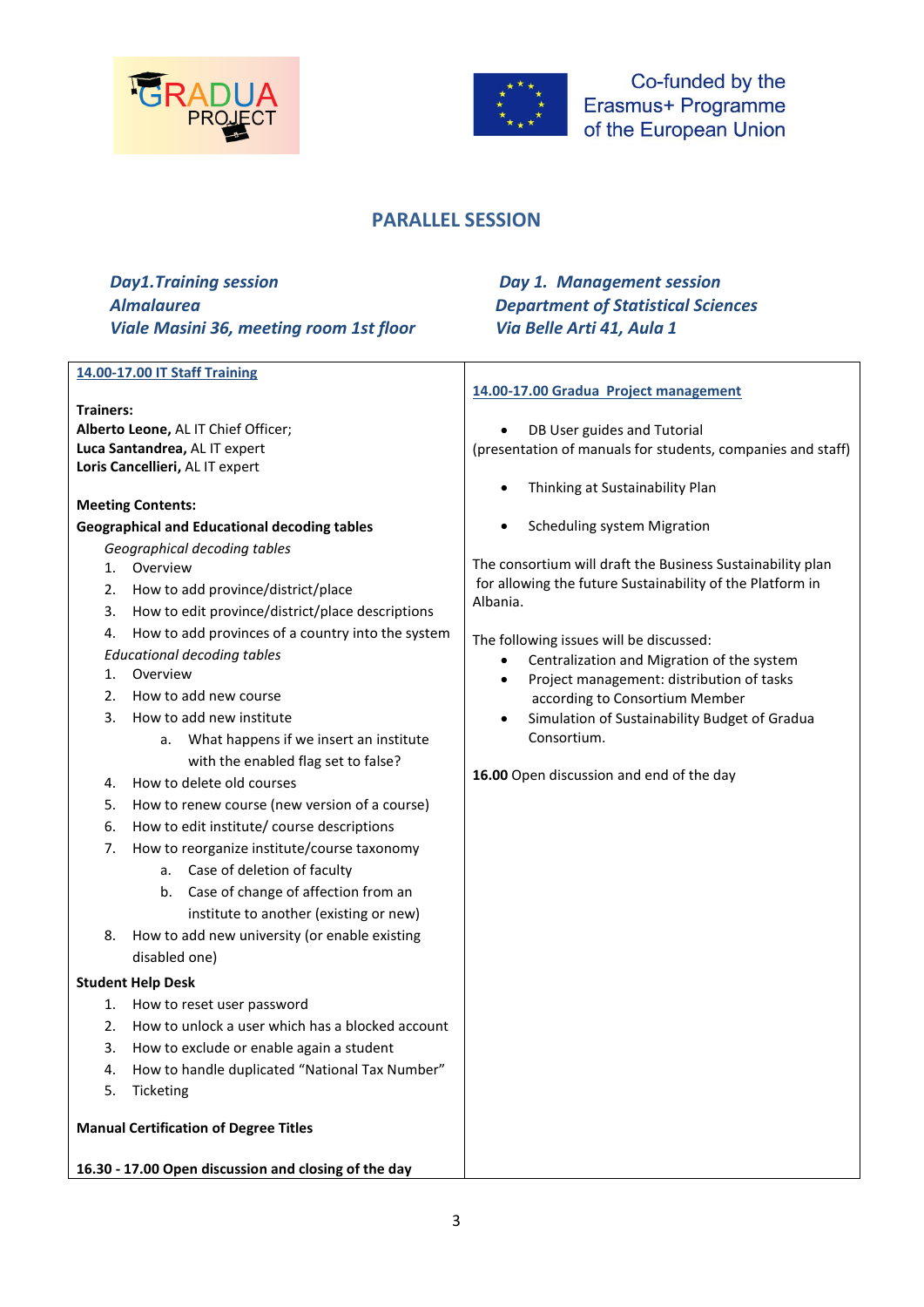



## **Meeting Day 2: Wednesday, June 12, 2019**

## **PARALLEL SESSION**

| <b>Day 2. Training session</b>                           | <b>Day 2. Management session</b>                                                  |  |
|----------------------------------------------------------|-----------------------------------------------------------------------------------|--|
| <b>Almalaurea</b>                                        | <b>Department of Statistical Sciences</b>                                         |  |
| <b>Viale Masini 36, meeting room 1st floor</b>           | Via Belle Arti 41, Aula 1                                                         |  |
|                                                          |                                                                                   |  |
| 9.30-10.00 Registration of Participants                  | 9.30 - 10.00 Registration of Participants                                         |  |
|                                                          |                                                                                   |  |
| <b>10.00-17.00 IT Staff Training:</b>                    | 10.00-13.00 Meeting of Coordinator and GRADUA<br><b>Working Group</b>             |  |
| <b>Trainers:</b>                                         |                                                                                   |  |
| Alberto Leone, AL IT Chief Officer;                      | <b>Meeting Contents:</b>                                                          |  |
| Luca Santandrea, AL IT expert                            |                                                                                   |  |
| Loris Cancellieri, AL IT expert                          | Developing the First Survey on Graduates Profile (WP.5.)                          |  |
| <b>Meeting Contents:</b>                                 | How to enforce Student and Companies Registration                                 |  |
| <b>Management of Companies</b>                           |                                                                                   |  |
| 1. How to enable a company                               | Pilot Profile Survey: Planning of future activities                               |  |
| What are company products and how to handle<br>2.        |                                                                                   |  |
| them                                                     | Planning of future activities for<br>enhancing student and companies registration |  |
| CV Downloads<br>a.                                       | <b>GRADUA Consortium</b>                                                          |  |
| b. Board job offers                                      |                                                                                   |  |
| How to disable assigned products to a<br>c.              | 14.30 - 17.00 Open discussion and end of the day                                  |  |
| company                                                  |                                                                                   |  |
| How to manage the users of an enterprise<br>3.           |                                                                                   |  |
| How to delete a company<br>4.                            |                                                                                   |  |
| Companies' Area database schema                          |                                                                                   |  |
| Distributed search engine workflow and management        |                                                                                   |  |
| Starting search form<br>1.                               |                                                                                   |  |
| Research launch and XML files<br>2.                      |                                                                                   |  |
| How do CV research web services work<br>a.               |                                                                                   |  |
| How to configure the CV research web services<br>3.      |                                                                                   |  |
| Bookmarking and CV download<br>4.                        |                                                                                   |  |
| Particular Implementations<br>5.                         |                                                                                   |  |
| a. Search form education dropdowns                       |                                                                                   |  |
| "Searchable" attribute                                   |                                                                                   |  |
| Nested stored procedures<br>c.<br>Full text search<br>d. |                                                                                   |  |
| "Id Annuncio" parameter<br>e.                            |                                                                                   |  |
| Internationalization of the website and label            |                                                                                   |  |
| management                                               |                                                                                   |  |
| Overview<br>1.                                           |                                                                                   |  |
| 2.<br>How to add labels in the platform                  |                                                                                   |  |
| How do placeholders work<br>3.                           |                                                                                   |  |
|                                                          |                                                                                   |  |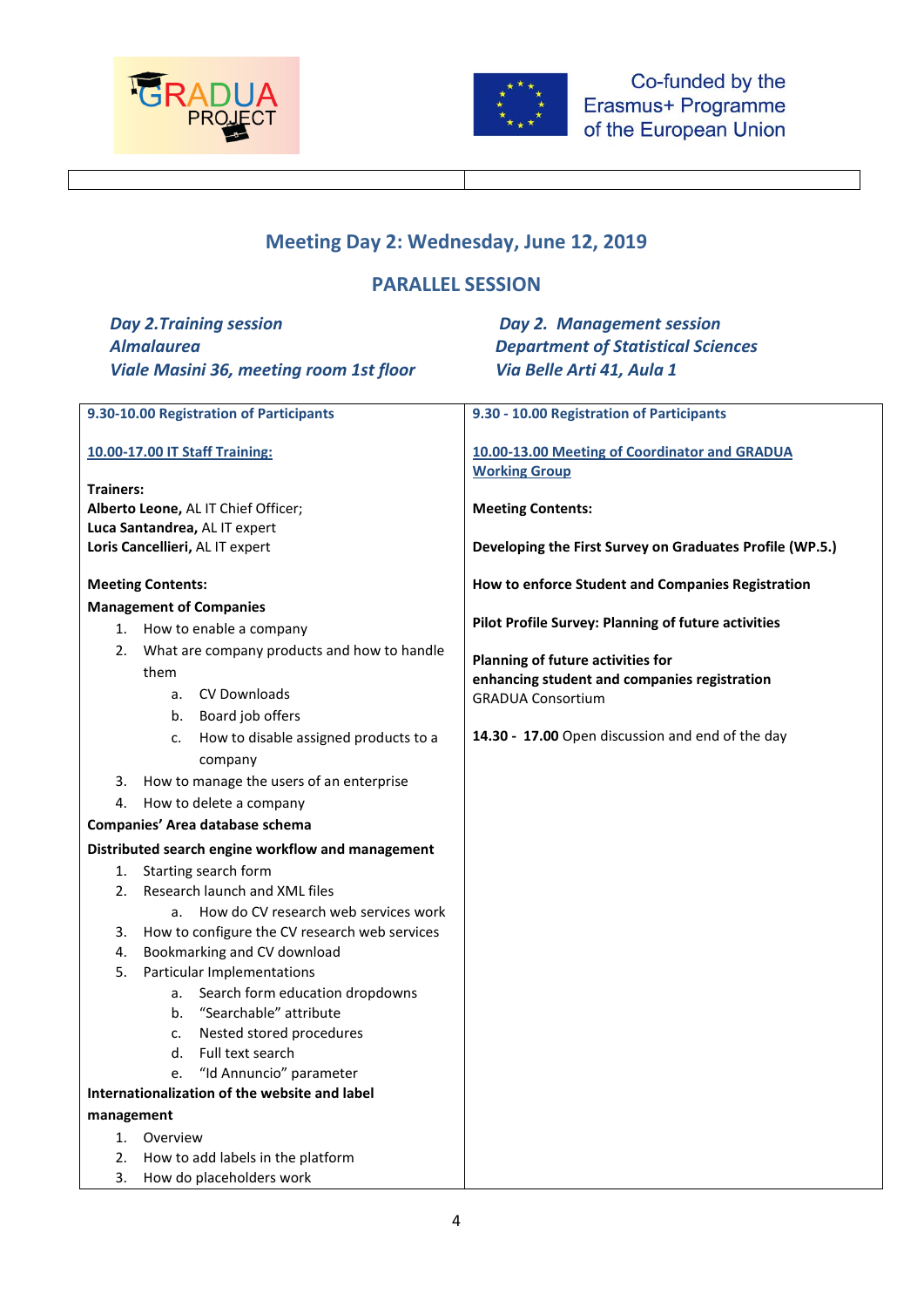



| 4.                     | Custom building of a label without usage of the    |
|------------------------|----------------------------------------------------|
|                        | data table.                                        |
| 5.                     | Other languages references within the database     |
| 6.                     | Tabbed input                                       |
| 7.                     | Keys into the web configuration                    |
|                        | <b>Email and Forms Management</b>                  |
|                        | Email management                                   |
|                        | Registration forms management                      |
|                        |                                                    |
|                        | Working with the sitemap                           |
| <b>Error reporting</b> |                                                    |
|                        | WriteError                                         |
|                        | <i>ScriviTraceByLevel</i>                          |
|                        | History                                            |
|                        | Where to send the reporting emails                 |
|                        |                                                    |
|                        | 16.30 17.00 Open discussion and closing of the day |

### **Meeting Day 3: Thursday, June 13, 2019**

### **Training Session**

#### **9.30-10.00 Registration of Participants 10.00-17.00 IT Staff Training:**

#### **Trainers:**

**Alberto Leone,** AL IT Chief Officer; **Luca Santandrea,** AL IT expert **Loris Cancellieri,** AL IT expert

#### **Meeting Contents:**

#### **Students' Area and administrative data database**

*Questionnaire tables used for student area*

#### **Automated load of administrative data**

- 1. Overview and XML file validation
- 2. Loading data into a work set
- 3. First step
- 4. Initial counts
- 5. Heuristics
	- a. Automatic
	- b. manual basing on ADM data
	- c. manual basing on Student data
- 6. Counting after heuristic phase
- 7. Reverse control
- 8. Non-matching iteration phase
- 9. Temporal table match